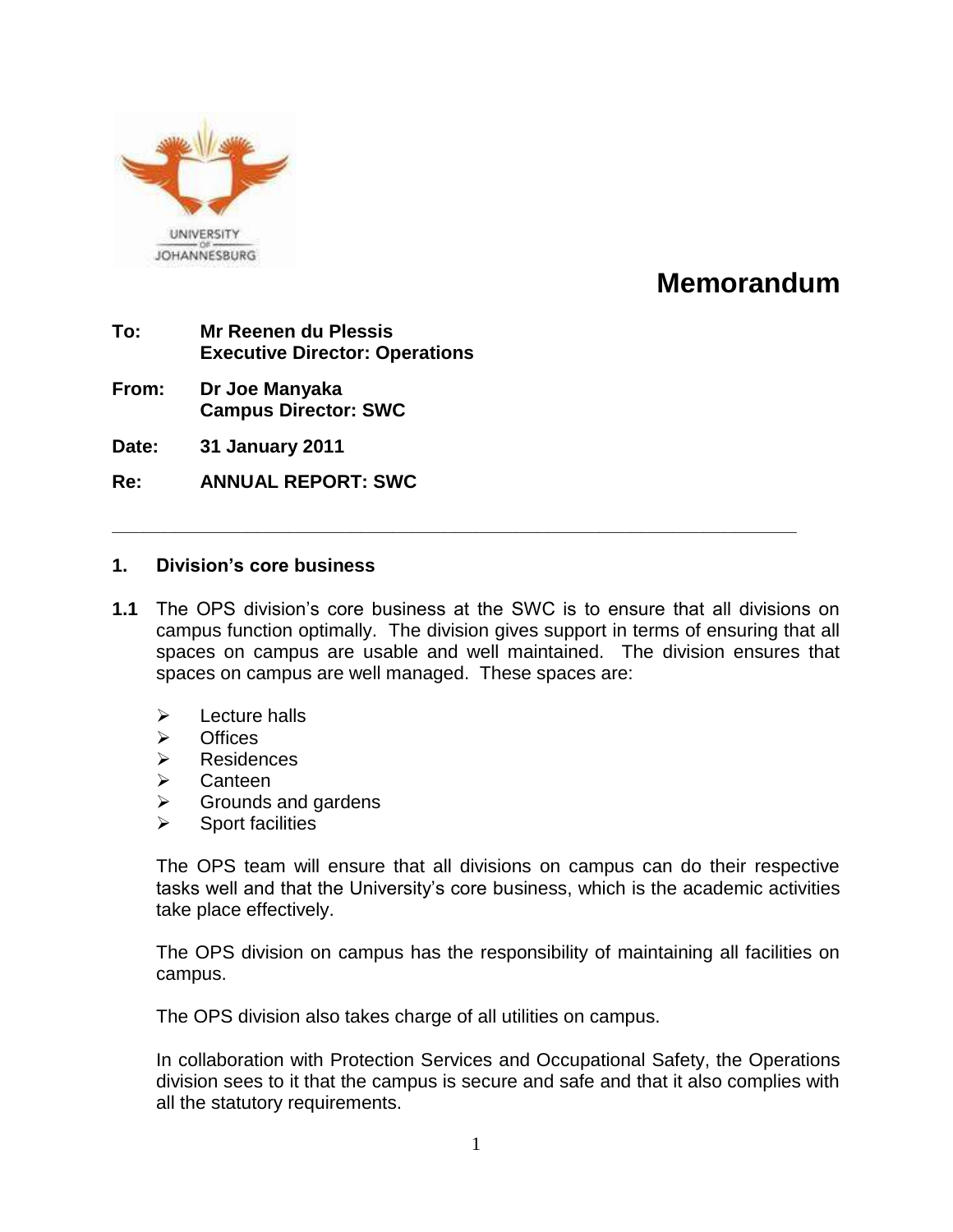The Operations division (also) takes charge of all campus projects per campus.

## **1.2 Strategic plan/thrusts for 2010**

The vision of the OPS division is to be "a high performing, reliable and dependable division that manages the development, maintenance and protection of the campus infrastructure, buildings, installations, maintenance of the campus in promoting it to be a preferred campus of choice to both students and staff". The following are the OPS's main priorities for 2010.

## **1.2.1Progress to date:**

#### 1.2.1.1 Campus Development

The campus development, both the refurbishment of the existing buildings and sport facilities were successfully completed in 2010. These were completed with the R300 million contribution from the National Department of Education and R100 million from the University. These contributions created that following on campus:

- $\triangleright$  State of the art sport facilities which have a sport centre with an indoor sport hall, fully equipped gym, a spinning room and an aerobic class,
- $\triangleright$  Three soccer fields, two for practice and one for a match ground. The match field, matches all the FIFA requirements and can accommodate night games and TV broadcasting of the games,
- $\triangleright$  Cricket ovals
- $\triangleright$  Athletic tracks
- $\triangleright$  Netball courts
- $\triangleright$  Pavilion which can sit 2 200 people
- Grade R School
- $\triangleright$  Sport clubhouse
- The Law Clinic (the first for Soweto).

This development had a saving of over R35 million. The savings and the interest of over R30 million on the DoE money, enabled the University to start the construction of the first residences on Campus. This construction was completed on the  $22<sup>nd</sup>$  of November 2010. The residences can accommodate 312 students. These numbers are supplemented by the 116 accommodated at the YWCA and 121 at the YMCA

The completion of the SWC development has also given us an opportunity to have 85% of our spaces to be re-named. New names would be unveiled on the  $4<sup>th</sup>$  of February 2011.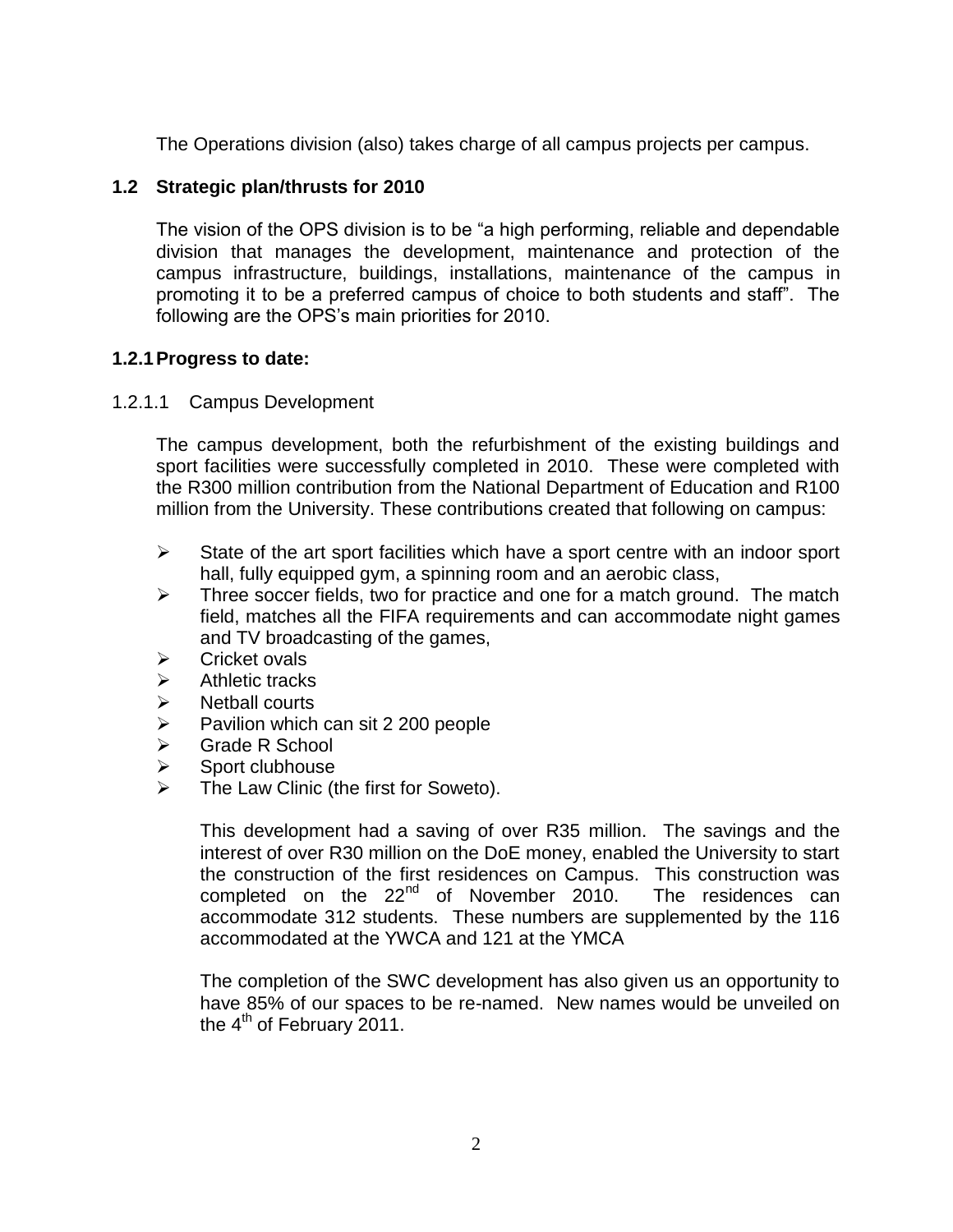#### 1.2.1.2 Effective space management

This was a huge challenge during the campus development and was well handled. The success on this was because of the cooperation from both the staff and the students on the campus.

#### 1.2.1.3 Project Management

For huge projects like the SWC development, the management of the project was outsourced. For instance, the SWC Development and the construction of the residences, Turner & Townsend managed the projects on behalf of the university.

#### 1.2.1.4 Compliance to the OHS Act and related regulations.

This is an ongoing process. Together with Occupational Safety on campus, the OPS division is achieving in this area. The university rating is gradually increasing.

#### 1.2.1.5 Finding space for squatters in Grade R School

A house in the Grade R School yard is occupied by four families (illegally). The campus had to find an alternative accommodation for them so that the house can be turned into offices for staff and principal. Alternative accommodation was found in 2010.

#### 1.2.1.6 Execution of projects

These are projects handled by the campus beside the SWC development. The following projects were started and completed:

- $\triangleright$  Revamping of the tarred road at R350 000,
- $\blacktriangleright$  Landscaping at R300 000,
- $\triangleright$  Boardroom refurbishment at R250 000.

All these were completed on time and within budget.

#### **1.2.2 Gaps/Issues**

The most outstanding gap is that of human resource. The development of the campus requires that we have more staff in terms of maintenance, security, cleaning. In view of the university"s decision of not approving new posts, an ideal situation would be to add on the outsourcing.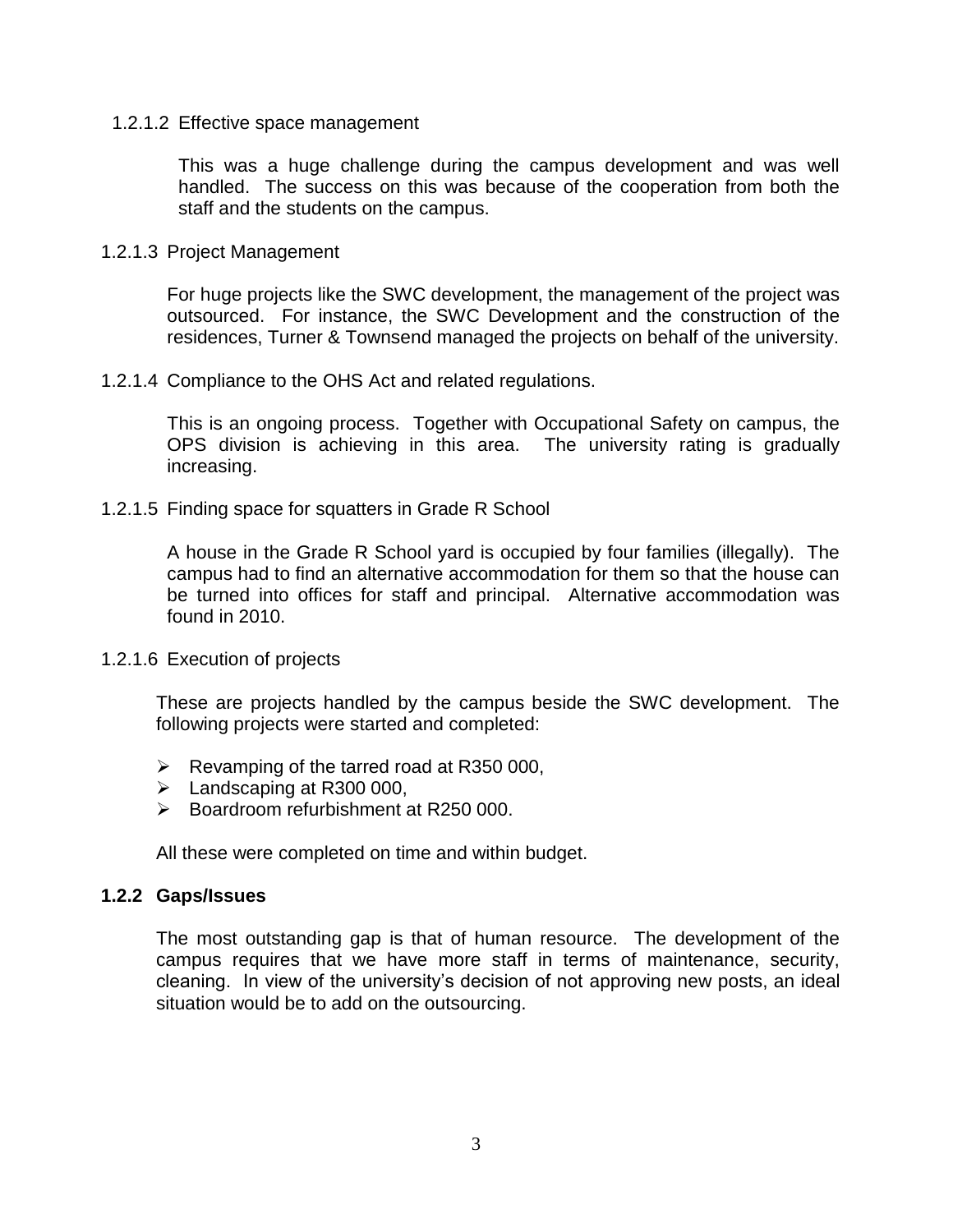## **2. Human Resource Management**

## **2.1** Employee profile

The SWC division had 15 staff members in 2010:

| African | ∆Mhit∆<br>шe<br>v | Male | -emale<br>-еш. |
|---------|-------------------|------|----------------|
|         |                   | ~    |                |

## **2.2 Achievements of employees**

The Campus Director presented a paper at the HEFMA International Conference on the Revitalization of the University of Johannesburg: SWC.

# **2.3 Staff Development Programme**

Four of our staff in the Technical Services section attended and completed the ABET Programme.

# **3. Stakeholder report**

**3.1** The Campus Management has partnerships with a number of community structures. First, there is a committee called Orlando Ekhaya Steercom which is made up of representatives from the City of Johannesburg, JPC (Johannesburg Property Company), Ward Councilors from Soweto, Small Business and the SWCA Campus Director. This committee meets every first week of the month. It helped to minimize problems during our Campus Development.

The other forum is the school principals with Campus Director. This forum meets every three months and looks at helping schools with a number of issues.

## **3.2 Achievements**

The community is fully informed with what is happening within the campus. The community of Soweto feels that it is part and parcel of the new campus.

# **4. Sustainability report and environmental sustainability**

The new development has incorporated a number of issues which help in reducing costs through energy efficiency and water efficiency savings. Examples of these are the following:

(a) The environmentally friendly campus incorporates energy efficient mechanisms such as orientation, sun screening, natural ventilation (in new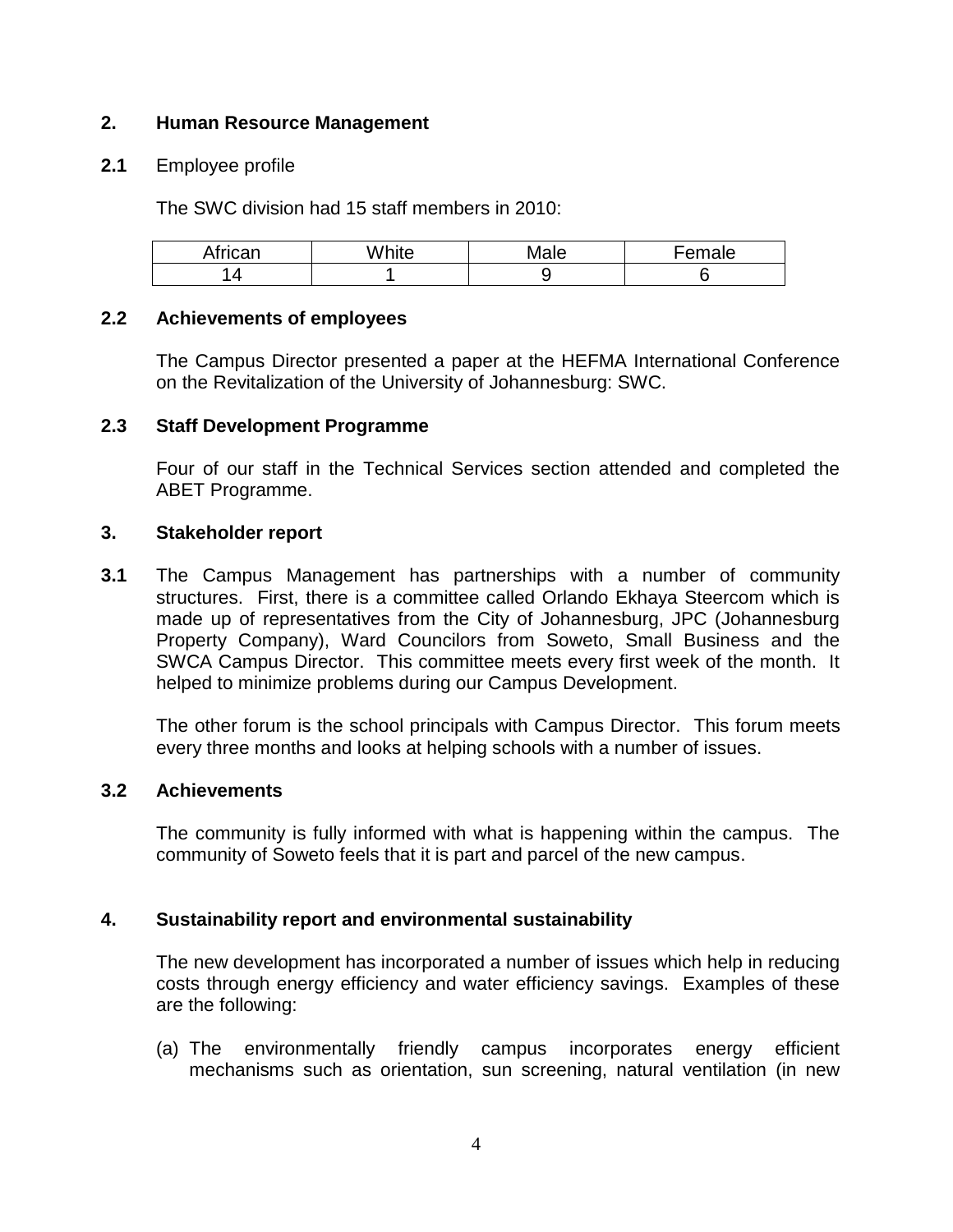academic offices), energy efficient lighting and optimization of natural light and structured insulation.

The landscaping in general is indigenous and low in maintenance. An ecological corridor or "green" belt running all along the Southern boundary fence acts as an ecological corridor linking Enoch Sontonga Hill to the wetland precinct flanking the campus to the West.

- (b) In academic offices lecture theatres and computer labs, recessed florescent fittings with T5 lamps to achieve the required lux levels as per SANS10114-1 have been used.
- (c) There are stormwater harvesting tanks at the athletic track. Due to the water intensive irrigation requirements for the FIFA specifications soccer field, a herringbone subsoil drainage system below a good draining topsoil matrix for the soccer field has been used. It was determined that as much as 75% of the irrigation water for the field would pass through the topsoil matrix and into the subsoil drainage and that would then discharge to the stormwater system and back into the river, which is wasteful. It was decided to try to capture this excess irrigation requirement. Therefore, stormwater harvesting tanks that collect the excess irrigation water as well as stormwater runoff from the athletic track and pumps this up to the storage tanks (at the new sport centre) was designed.

There is a submersible pump in the harvesting tank that switches on when the water level rises in the tank and switches off once the tank is empty. This will ensure that the campus reduces its water demand and reduces its water demand and reduces costs of maintaining these fields.

## **4.1 Governance of the division**

The campus is managed by the Campus Director, has a Technical Services Manager on campus. The campus has a forum/committee which is made up of representatives from all the campus sections, from the SRC, faculties and other divisions. The Registrar attends the meetings of this forum. In 2010, the forum met more than 26 times. A variety of issues are discussed.

## **4.1.1 Quality Management**

The division monitors quality issues in many ways. Firstly, any work done has to be inspected by the Technical Services Manager and the client (say a department) before invoices are paid. In most cases, depending on the size of the project, a certain percentage of the amount is left within the university for at least three months. If nothing happens to the work within those months, the outstanding amount is paid to the contractor.